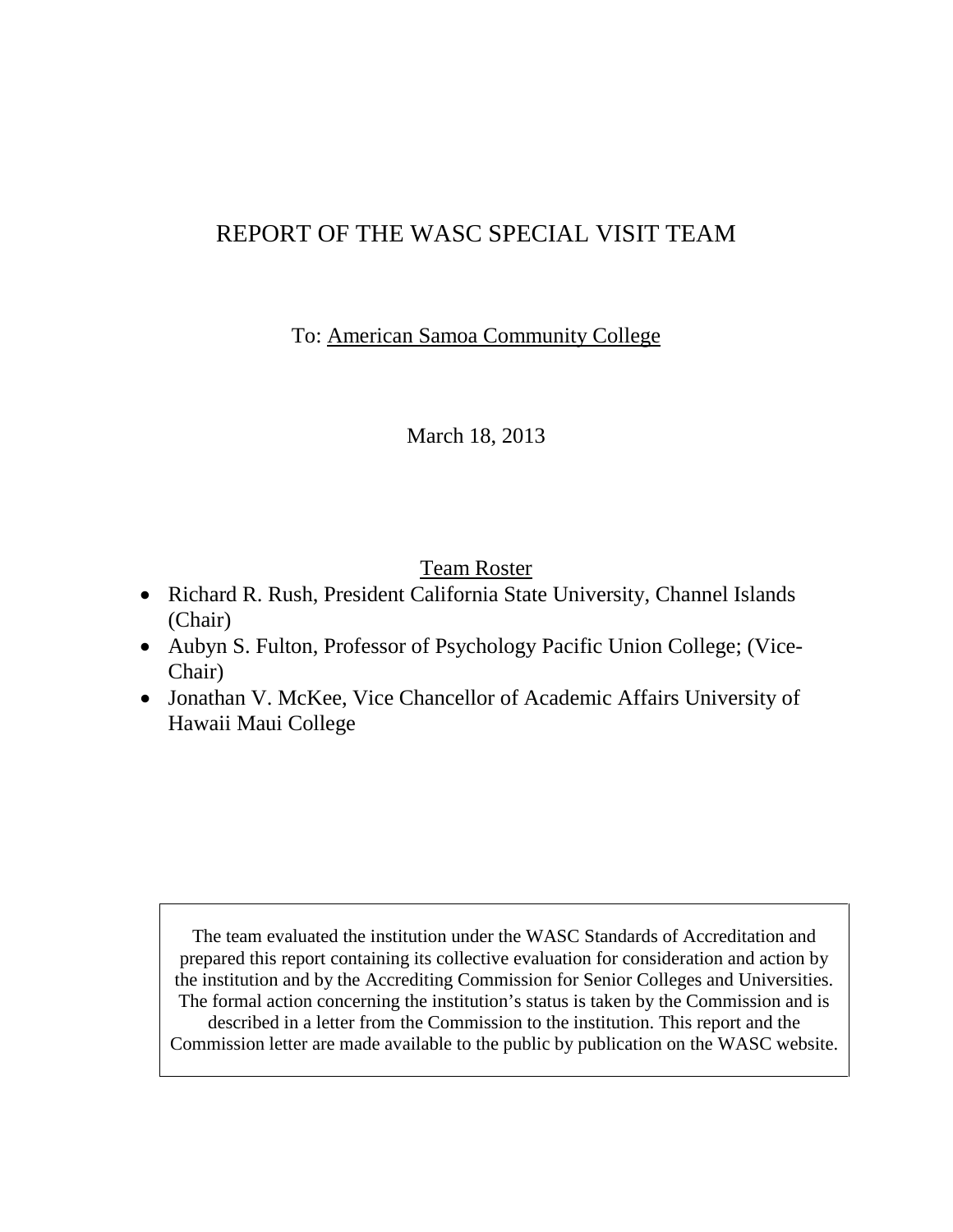# **TABLE OF CONTENTS**

### Page numbers

# **SECTION I. OVERVIEW AND CONTEXT**

| A. Description of the Institution and Visit                          |   |
|----------------------------------------------------------------------|---|
| B. The Institution's Special Visit Report: Quality of the Report and |   |
| <b>Supporting Evidence</b>                                           |   |
| C. Description of the Team's Review Process                          | 6 |

# **SECTION II. EVALUATION OF ISSUES UNDER THE STANDARDS**

| A. Commission Recommendation #1: Culminating Assessments |    |
|----------------------------------------------------------|----|
| <b>B.</b> Commission Recommendation #2: Faculty Workload |    |
| C. Financial Update                                      | 11 |
| <b>D.</b> Student Complaint Policy                       | 11 |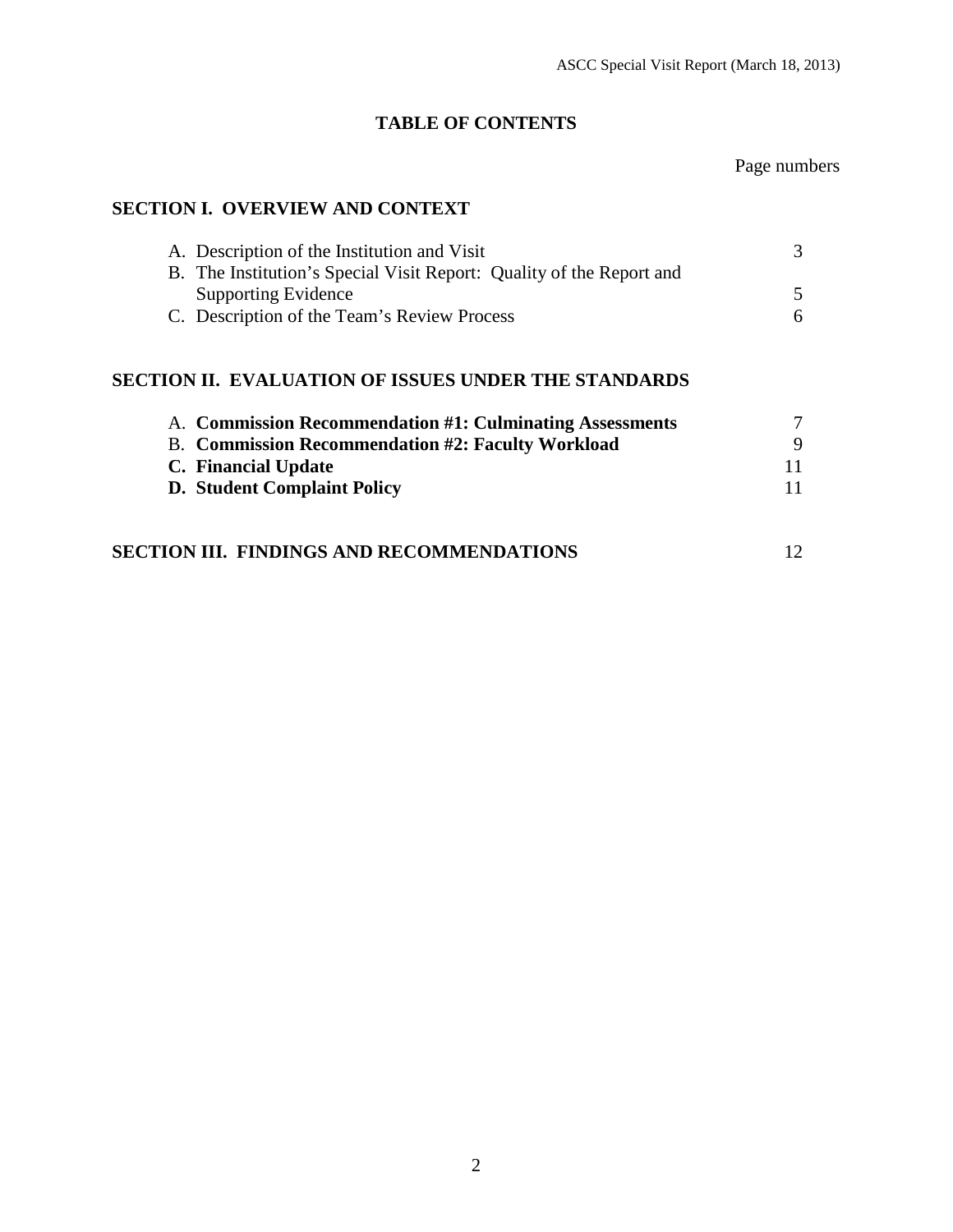#### **SECTION I** – **OVERVIEW AND CONTEXT**

#### **A. Description of Institution and Visit**

American Samoa Community College (ASSC) was founded in 1970 as part of the American Samoa Department of Education to provide post-secondary education in the liberal arts, teacher training, vocational and general education to the residents of American Samoa. ASCC currently offers Associate of Arts and Associate of Science degrees, as well as certificate programs in a variety of academic and technical areas. The campus is located on the island of Tutuila in the village of Mapusaga, nine miles west of Pago Pago. Approximately 90% of the 60,000 residents of American Samoa live on Tutuila. The permanent campus was established on the site of the former Mapusaga High School in 1974. In 1979 ASCC built five buildings specifically for the college, providing space for instruction, a student cafeteria and a gymnasium. A new library was dedicated in 2003.

On July 26, 2007 ASCC was granted eligibility to apply for candidacy with the Accrediting Commission for Senior Colleges and Universities (ACSCU) for a single Bachelor's degree in Education, while retaining its primary associate-level accreditation with the Accrediting Commission for Community and Junior Colleges (ACCJC). This eligibility expired in December 2010 before a candidacy application was submitted. In August 2011 ASCC submitted a new application for eligibility, and eligibility was granted for a Bachelor of Education (B.Ed.) degree, to be accredited by ACSCU, while retaining their primary accreditation by ACCJC. A single candidacy visit was completed April 6-7, 2012. In a letter dated July 11, 2012 the Commission granted candidacy to the Bachelor of Education (B.Ed.) degree program and scheduled the current visit, a review for initial accreditation for the B.Ed. for spring 2013. Thus the current visit had a narrow and well-defined focus on the B.Ed.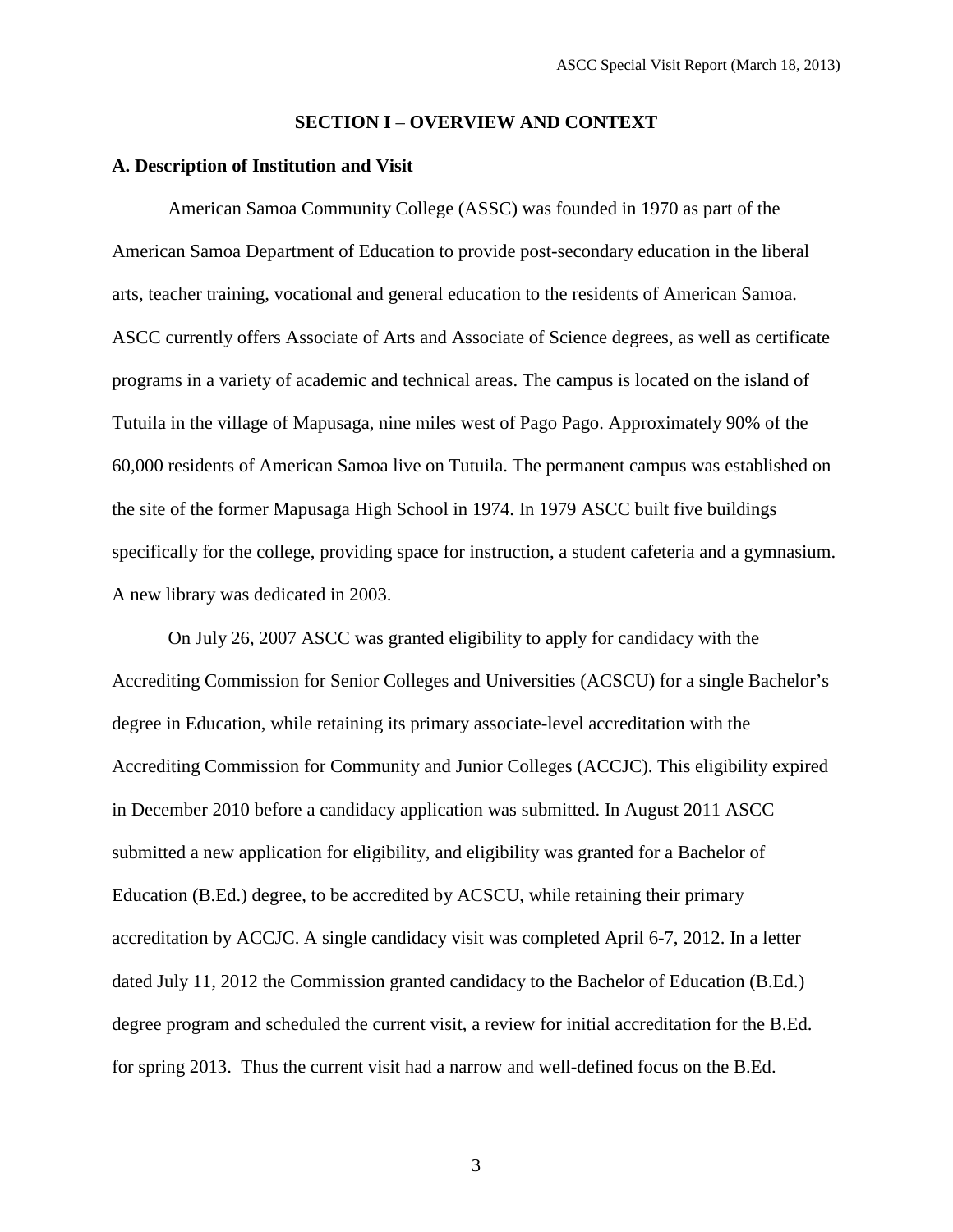ASCC is the only post-secondary institution in the Territory of American Samoa. They have offered a two-year degree in Elementary Education, but the only option for a four-year degree in education prior to their B.Ed. was through the University of Hawaii's extension program, which does not include instruction in important elements of Samoan language and culture, and requires at least one semester in Hawaii, 2,500 miles away. ASCC reports that the lack of a local accredited teacher education program in the Territory is a major reason that more than 50% of teachers do not have a bachelor's degree.

The B.Ed. consists of 70 semester hours of general education (G.E.) credits, education credits taken from their existing menu of lower division courses, and 58 new upper division semester credits (ten 300-level courses and five 400-level courses).

To date ASCC has had five graduates complete the B.Ed., and they expect two more to graduate in spring 2013. They report that their numbers have been small so far primarily due to the fact that Title IV financial aid is not available to students until the program is granted candidacy from WASC.

No off-campus or distance education programs were part of this visit. No special followup visits related to substantive change were conducted in connection with this visit.

Since ASCC will remain under the jurisdiction of ACCJC as its primary accreditor, the institution was asked to prepare a self-study that addressed the unique issues presented by the B.Ed. degree program, primarily with reference to the recommendations of the July 2012 Commission Action Letter, the recommendations of the last visiting team, and the elements of the WASC standards that have specific relevance to a four-year degree. In particular, the areas of primary focus for the current review are: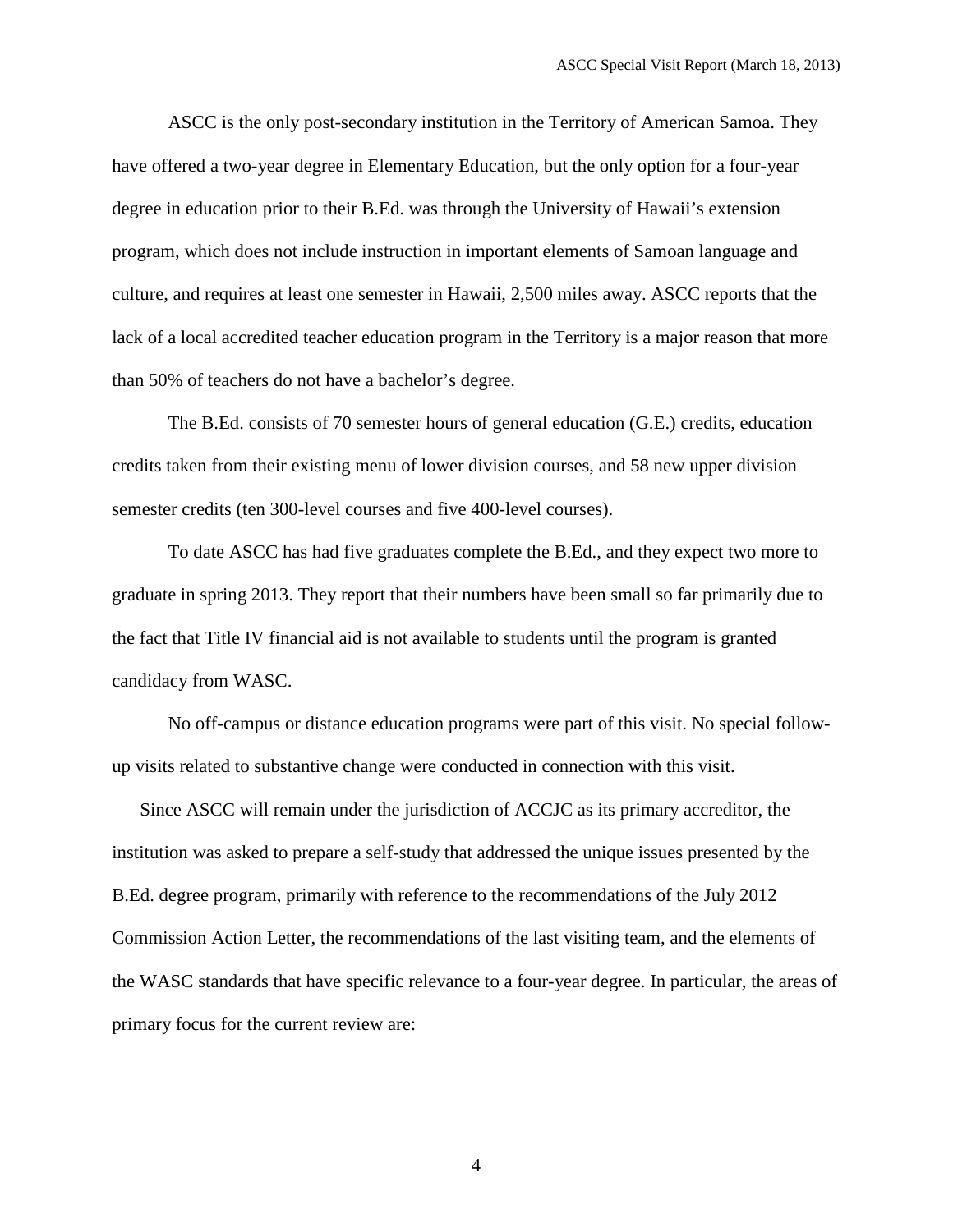- 1. **Commission Recommendation #1: Culminating Assessments** (CFR 2.2A, 2.3, 2.4, 2.6, 2.7, 4.4, 4.7). The Commission asked for evidence that ASCC is continuing to develop summative assessment of program learning outcomes. They expected to see evidence of achievement of the small number of graduates projected to have completed the B. Ed. by the current review, and development of assessment strategies for lower division (L.D.) and upper division (U.D.) G.E. competencies as part of culminating assessments. As part of this focus the team also inquired about the current status of program review at ASCC, particularly focusing on the upper division components of the B.Ed.
- 2. **Commission Recommendation #2: Faculty Workload** (CFR 2.1, 3.2, 3.3, 4.2). The Commission was eager to see evidence that heavy teaching and advising loads were not compromising the substantial contribution and investment of time and energy by faculty to the B.Ed. program. The Commission recommended that attention be given to finding resources to provide for additional faculty hires, faculty release time, and ways of honoring and preserving the remarkable commitment made by the faculty.
- 3. **Financial Update** (CFR 3.5, 4.2)

#### **B. Quality of the Special Visit Report and Supporting Evidence**

The Special Visit report prepared by ASCC, (titled the "Self Study of Educational Effectiveness in Support of the Bachelor of Education Degree Program, January 20, 2013" and referred to henceforth as the "Self Study"), clearly is built on the February 2012 Self Study prepared by the April 2012 visit, and describes itself accurately as an update of the 2012 Report (p. 5). This updated Self Study was prepared by the Director of Teacher Education, the Teacher Education faculty, and the Vice-President for Academic and Student Affairs (who also serves as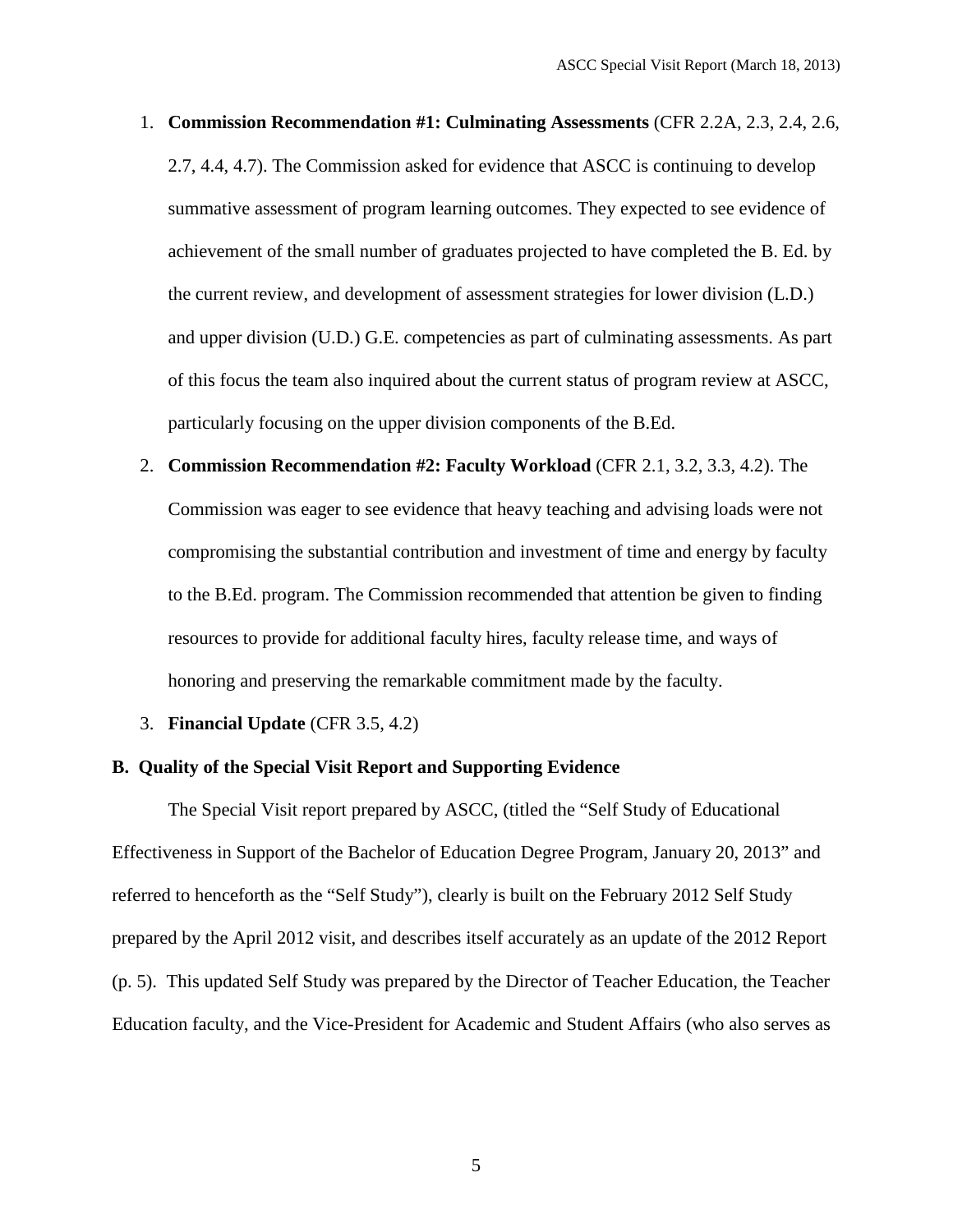the Accreditation Liaison Officer, i.e. ALO). Drafts were electronically distributed campus-wide, reviewed by the President and approved by the Board.

There were only six months between the July 2012 Commission Action Letter and submission of the Self Study on January 20, 2013. This may explain in part why the Self Study is somewhat limited on new, specific evidence presented to support institutional actions made in response to the action letter. The report does reference a number of rubrics and procedures for assessment. ASCC was extremely cooperative throughout the visit, and provided substantial additional information and evidence upon request, in advance of and during the visit.

#### **C. Description of the Team Review Process**

The Special Visit team reviewed the Self Study prior to the team conference call, during which plans were made for the visit. The team, in conjunction with WASC staff, decided to conduct the current visit electronically. This decision was based on three factors: 1) the distant location of ASCC (and resulting expense of travel), 2) the fact that the same team spent a very productive two full days in Samoa less than a year ago inspecting the physical resources of the institution and getting to know faculty, students, administrators and community stake-holders well and 3) the relatively narrow, focused nature of this visit. The visit was conducted between 9:00 am and 4:00 pm (Pacific Time), with the first two hours dedicated to a team meeting, via "Go To Meeting" and telephone interviews between personnel in Samoa and the team members, two of whom were located at the WASC offices in Alameda, with a third in Maui, Hawaii. During the visit the team interviewed a broad range of administrators, faculty, staff and students. An Exit Interview was conducted at the end of the day, at which the team chair provided first the president and then a larger audience of administrators, faculty and board members with the team's commendations and recommendations.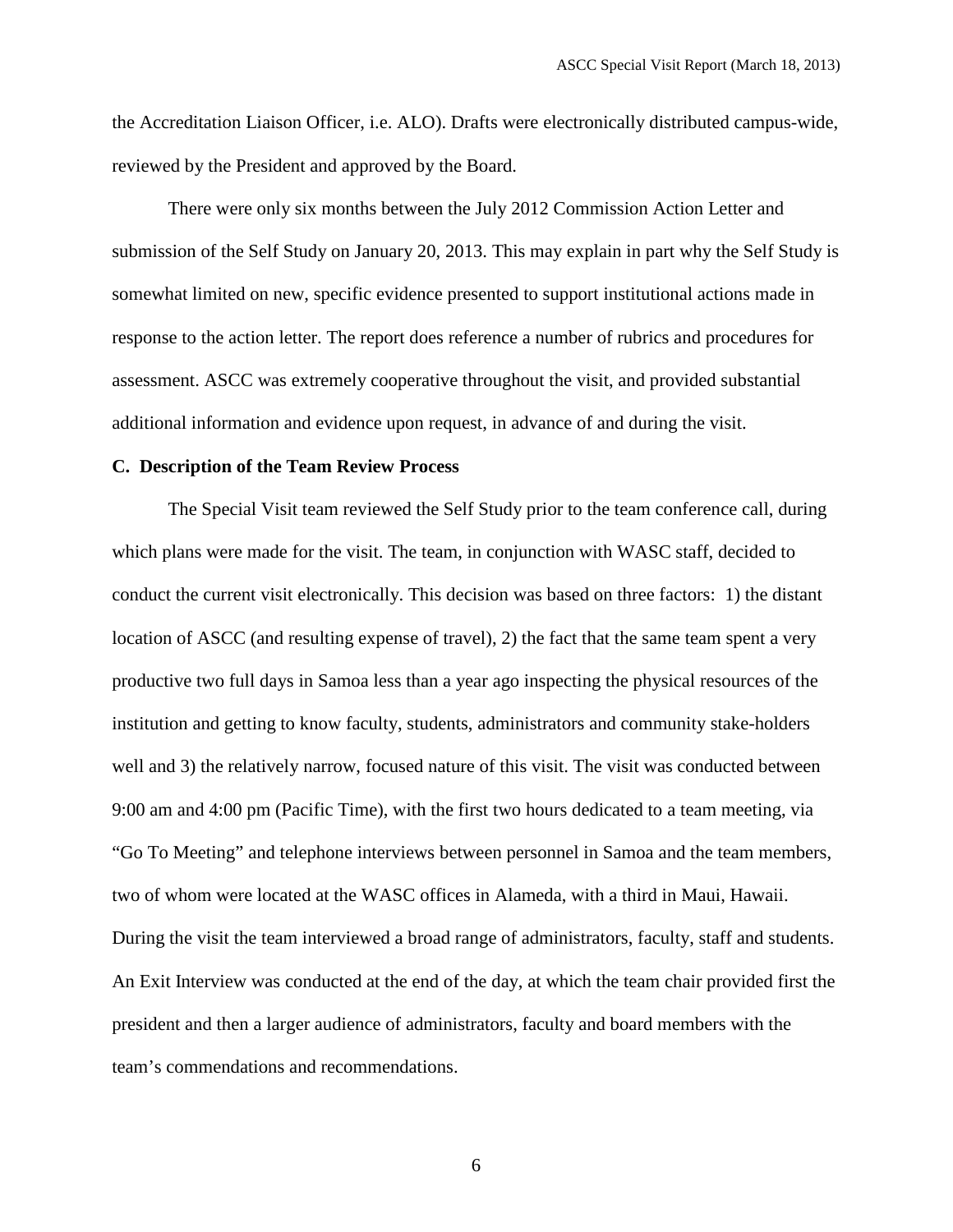### **SECTION II – TEAM ANALYSIS OF THE ISSUES**

# A. **Commission Recommendation #1: Culminating Assessments** (CFR 2.2A, 2.3, 2.4, 2.6, 2.7, 4.4, 4.7).

The Commission asked for evidence relating to the continuing development of summative assessment of program learning outcomes, and assessment of the achievement of B.Ed. graduates, and development of assessment strategies for G.E. competencies. Since the team's visit last year ASCC has had five students graduate with the B.Ed. (two in spring 2012 and three in fall 2012), and they currently have more than 20 students in the upper division of the B.Ed. The Director of the Teacher Education Department (TED) provided the team with a document clearly summarizing in which course each upper division general education and lower and upper division program level student learning outcomes (SLOs) were being assessed. Most of this assessment is integrated with course assignments. They do require both the PRAXIS I and II tests, and are already using the results from the early administrations of PRAXIS I to evaluate their program and are making changes as the data become available. Results from PRAXIS II will be used in the future as it becomes available.

Four of their five B.Ed. graduates are already employed as teachers in public schools in Samoa. Two of the five are working on a master's degree in education. The Academic Dean informed the team that they have strong evidence that demand for graduates of their program will continue to be strong well into the future, and an employment rate at or above 80% rate is likely to be sustained. More than 50% of current public school teachers in Samoa do not have a bachelor's degree, and ASCC has gotten feedback from the public schools that their graduates are highly desired because their advanced education has equipped them to prepare lesson plans, use technology in the classroom, and deal with students, parents and the community in a professional manner. Their graduates are also in high demand because of their focus on Samoan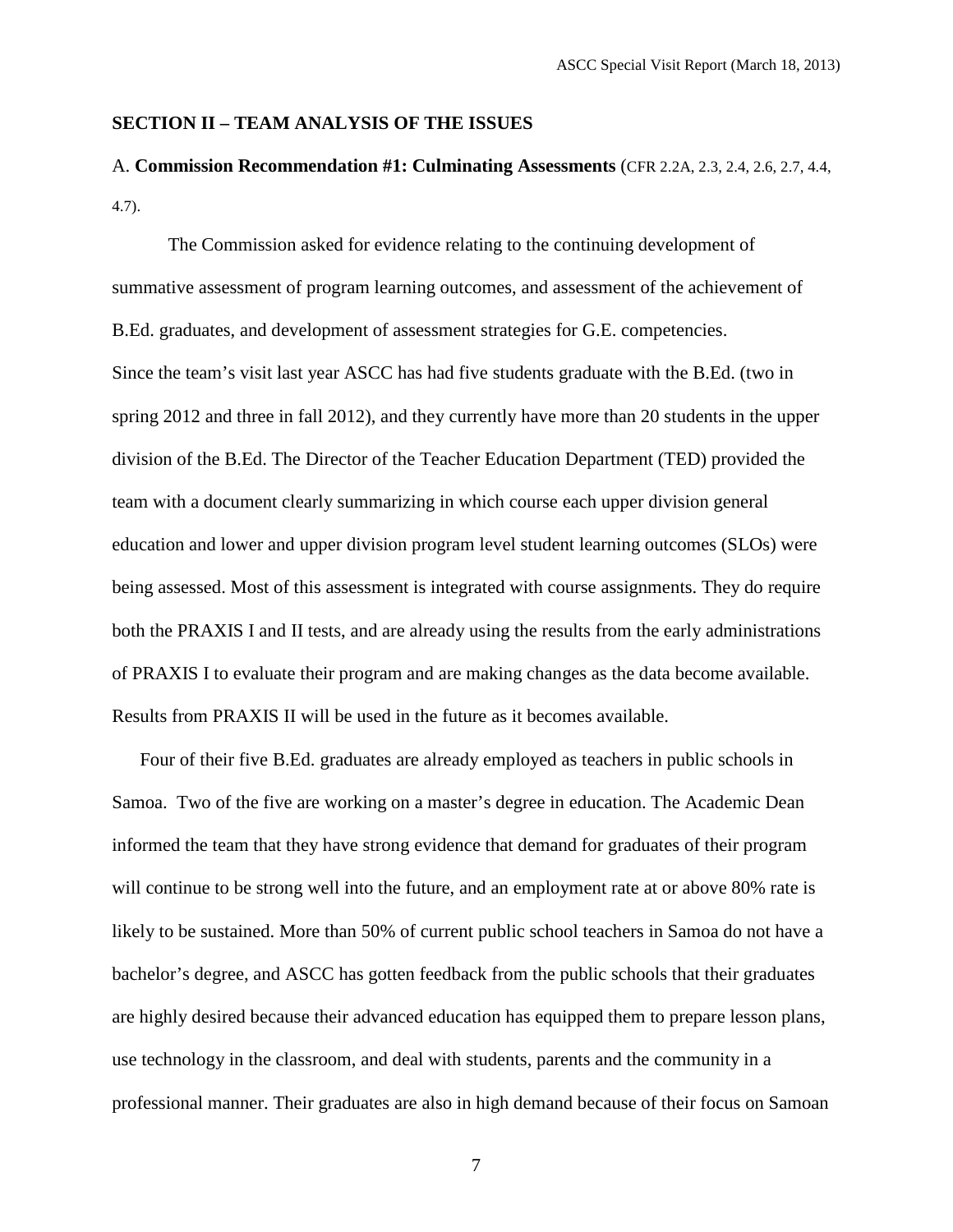cultural and language competency; Samoan is the first language for 80% of public school students on the island, and classroom teachers who speak Samoan and understand the importance of cultural traditions are crucial for effective communication and relationships with students and their families.

The team met with a group of upper division students during the visit. As noted during a similar visit with students last year, they were all deeply supportive and appreciative of the B.Ed. Several singled out the Samoan language classes and emphasis on Samoan culture as a highlight of the program, as they recognized how important it was for them to be able to communicate with students and their families in their first language, even though instruction is in English. The upper division students were also grateful they did not have to leave their home island to pursue their education, so that they could continue to take care of their families. The students also spoke to the team with pride and affection about the quality of the B.Ed. faculty, and their time and commitment to working personally with students, and modeling professionalism.

Program review processes have been in place for some time at ASCC; the first scheduled Program review for the new B.Ed. is in 2014. The TED faculty have already begun preparing for this review, and provided the ream with a document detailing specific goals, targets and assessments for the B.Ed. in the years leading up to the program review. For example, one of their intermediate goals was to have all assessment data for all TED courses submitted via their assessment report template to the Assessment Coordinator by the end of the spring semester 2013, which they are on track to accomplish.

The team learned from the Director of Teacher Education that since our last visit ASCC has purchased a truck that allows her to get out more frequently to the local schools. She is now able to regularly meet with the supervisors of B.Ed. student practicums and assesses both the quality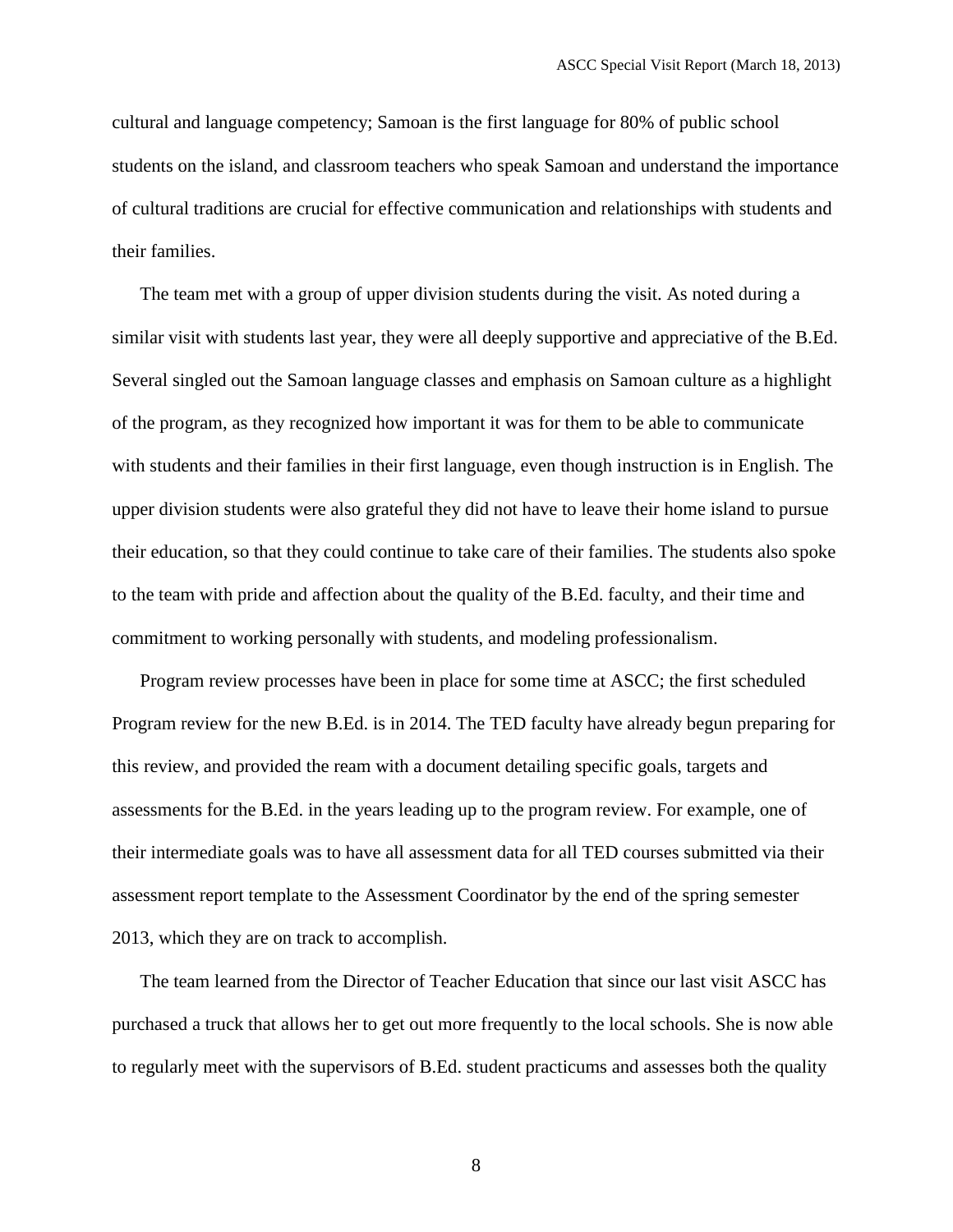of student teaching and the quality of the supervision they are receiving. She reported to the team that these observations have demonstrated that the B.Ed. student teachers are very involved in the community culture of their schools, wearing the school uniforms, attending Parent-Teacher Association (PTA) meetings, and taking personal ownership of their classrooms. These are some of the qualities that have led to so many school principals wanting to hire the B.Ed. students when they graduate.

The Director of Teacher Education and the Academic Dean were able to give several concrete examples of changes they have made in response to evidence they have gathered about the success of their program in just over the last year. Based on a recent student survey: ASCC learned that faculty advisor contacts were not as frequent as they wanted them to be. The administration instituted changes, and were able to see significant increases in reported advisor contacts. Similarly, ASCC learned from their tracking of library utilization that certain educational resources were not being used as much as they wanted; after making some changes in the design of some courses, this increased. They refurbished three classrooms since last year, (the team was able to review photographic evidence confirming the upgrades, compared to what the team observed first hand on their visit to Samoa), in response to feedback from student satisfaction surveys that students needed more access to both equipment and teacher time to work on writing skills. ASCC is now also able to provide laptop computers to all students who need one during their time in school.

#### B. **Commission Recommendation #2: Faculty Workload** (CFR 2.1, 3.2, 3.3, 4.2).

The Commission was eager to see evidence that heavy teaching and advising loads were not compromising the substantial contribution and investment of time and energy by faculty to the B.Ed. program. The Commission recommended that attention be given to finding resources to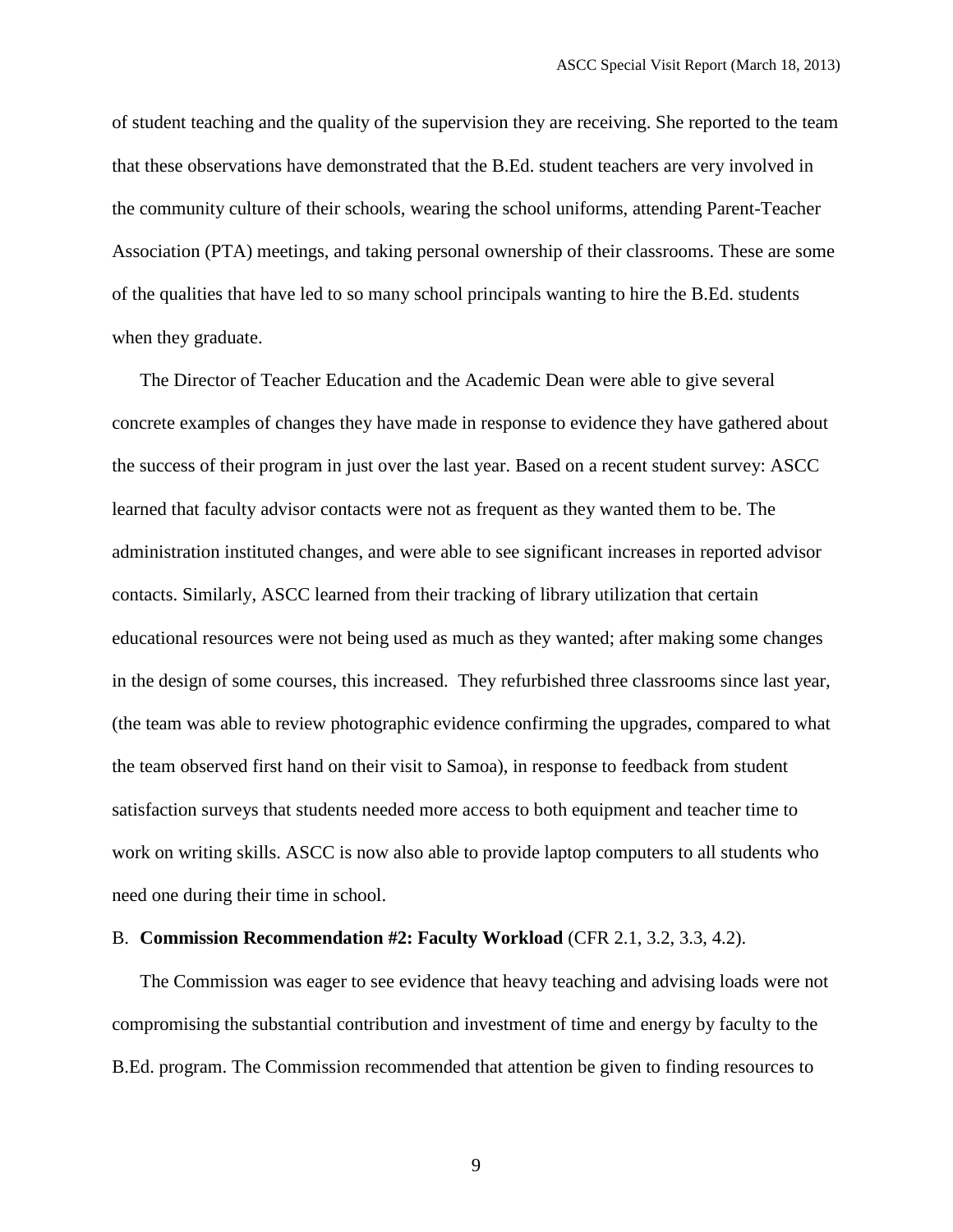provide for additional faculty hires, faculty release time, and ways of honoring and preserving the remarkable commitment made by the faculty.

The team was pleased to discover that since the last visit ASCC has made significant progress addressing this recommendation. The workload for B.Ed. faculty has already been adjusted and ASCC is in the process of hiring additional faculty members to support the B.Ed. program.

Beginning in January 2013, the beginning of ASCC's spring semester, the teaching load for B.Ed. faculty was reduced from 15 to 12 credits per semester. The intent of this teaching load reduction is to allow each B.Ed. faculty member three credits of non-teaching assigned time each semester. The team was pleased to note during the visit that faculty members were able to provide examples of how this release time has allowed them to pursue scholarly and professional development activities. Since the workload change, B.Ed. faculty members have begun providing pedagogically oriented workshops for American Samoa Department of Education teachers. Furthermore, this coming summer B.Ed. faculty members will be presenting on the B.Ed. program at the Pacific Island Education Conference in Saipan. Finally, faculty now have the time for weekly program meetings to address assessment, student support, planning and other program related opportunities and concerns. The team's concern after last year's visit about possible burnout in this highly committed faculty was substantially reduced by this workload reduction, illustrated by the report from faculty during the visit that they no longer have to meet on Saturdays to complete all of their administrative and planning responsibilities to the program.

ASCC is now in the process of recruiting two additional B.Ed. faculty members to be hired in summer 2013. This recruitment is focusing on finding a faculty member who can strengthen the faculty team. Toward this end, ASCC is searching for candidates with the background and ability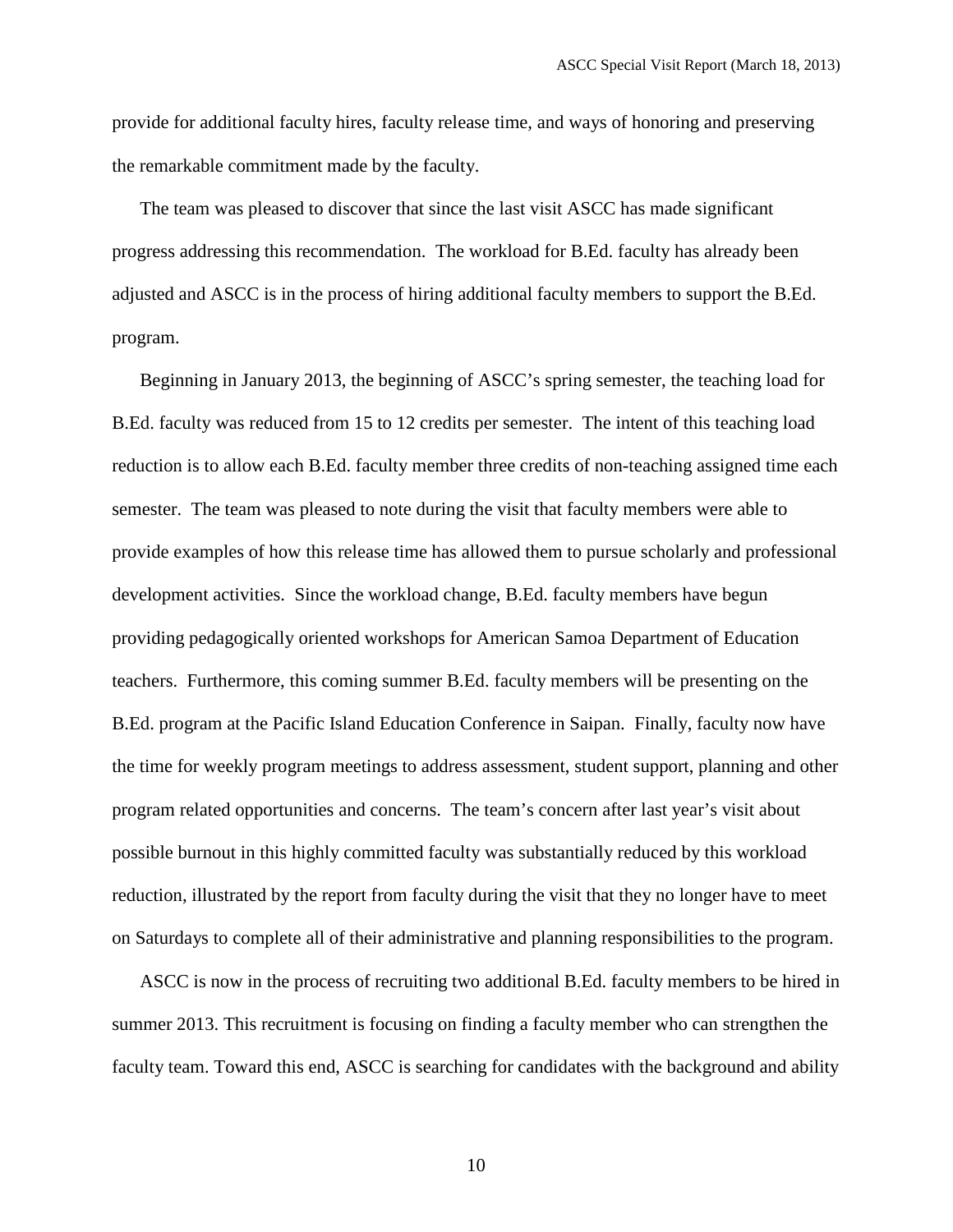to contribute to the Science, Technology, Engineering, and Mathematics education emphasis of the B.Ed. degree program. Furthermore, orientation activities are planned to help the newest faculty transition to ASCC and the B.Ed. program.

#### **C. Financial Update**

A new governor of Samoa has been elected since the team's visit last year. The ASCC President informed the team that he met with the new governor in January 2013 and was able to confirm full, continued support for the TED. ASCC has entered into new contracts to provide inservice trainings for K-12 teachers on the island. They have also completed a Memorandum of Understanding (M.O.U.) that will pay them \$500,000 per year to help prepare currently noncredentialed K-12 teachers to eventually obtain either an Associate of Science (A.S.) or B.Ed. degree, and full scholarships for high school graduates that enter ASCC as education majors. The team also learned from the Academic Dean that the B.Ed. will be getting additional grant funds to buy iPads for use by students in their 300-level teacher education courses. The team was pleased to learn from the President that he is confident in a sustainable funding stream for the B.Ed. into the foreseeable future.

#### **D. Student Complaint Policy**

The President informed the team during the visit that ASCC does have a student complaint policy, and they do follow it.